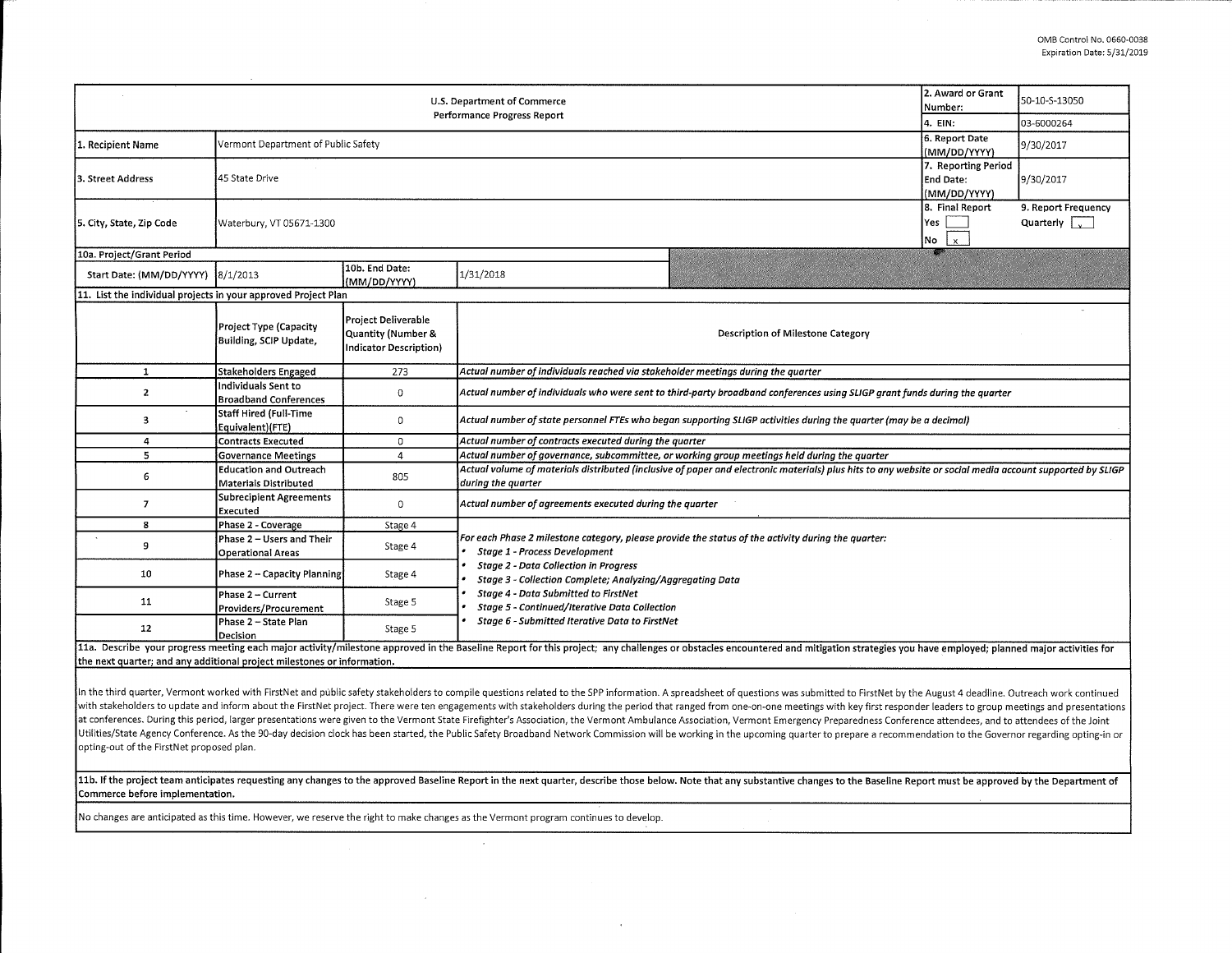| 11c. Provide any other information that would be useful to NTIA as it assesses this project's progress.                                                    |                                     |                                                                                                                          |                                                                         |                      |                               |                   |                 |                                                |                                          |
|------------------------------------------------------------------------------------------------------------------------------------------------------------|-------------------------------------|--------------------------------------------------------------------------------------------------------------------------|-------------------------------------------------------------------------|----------------------|-------------------------------|-------------------|-----------------|------------------------------------------------|------------------------------------------|
| None at this time.                                                                                                                                         |                                     |                                                                                                                          |                                                                         |                      |                               |                   |                 |                                                |                                          |
| 11d. Describe any success stories or best practices you have identified. Please be as specific as possible.                                                |                                     |                                                                                                                          |                                                                         |                      |                               |                   |                 |                                                |                                          |
| Nothing additional at this time.                                                                                                                           |                                     |                                                                                                                          |                                                                         |                      |                               |                   |                 |                                                |                                          |
| 12. Personnel                                                                                                                                              |                                     |                                                                                                                          |                                                                         |                      |                               |                   |                 |                                                |                                          |
| 12a. If the project is not fully staffed, describe how any lack of staffing may impact the project's time line and when the project will be fully staffed. |                                     |                                                                                                                          |                                                                         |                      |                               |                   |                 |                                                |                                          |
| N/A                                                                                                                                                        |                                     |                                                                                                                          |                                                                         |                      |                               |                   |                 |                                                |                                          |
| 12b. Staffing Table - Please include all staff that have contributed time to the project. Please do not remove individuals from this table.                |                                     |                                                                                                                          |                                                                         |                      |                               |                   |                 |                                                |                                          |
| Job Title                                                                                                                                                  | FTE%                                |                                                                                                                          |                                                                         |                      | Project (s) Assigned          |                   |                 |                                                | Change                                   |
| IT Project Manager IV                                                                                                                                      | 0                                   | Managing Education and Outreach, Project Managements of SLIGP, and contractor/sub-contractor management                  |                                                                         |                      |                               |                   |                 | Permanently Vacant<br>New Position title added |                                          |
| FirstNet Outreach Manager                                                                                                                                  | 100                                 | in April 2016<br>Managing Education and Outreach, Project Managements of SLIGP, and contractor/sub-contractor management |                                                                         |                      |                               |                   |                 |                                                |                                          |
| Project Manager                                                                                                                                            | 0                                   |                                                                                                                          | Temporary 100% FTE - Not to exceed 1,280 hours (State Funded Personnel) |                      |                               |                   |                 |                                                |                                          |
| Project Manager                                                                                                                                            | 0                                   | Temporary 100% FTE - Not to exceed 1,280 hours (State Funded Personnel)                                                  |                                                                         |                      |                               |                   |                 |                                                |                                          |
| Project Manager                                                                                                                                            | $\Omega$                            | Temporary 100% FTE - Not to exceed 1,280 hours (State Funded Personnel)                                                  |                                                                         |                      |                               |                   |                 |                                                |                                          |
| [13. Subcontracts (Vendors and/or Subrecipients)                                                                                                           |                                     |                                                                                                                          |                                                                         |                      |                               |                   |                 |                                                |                                          |
| 13a. Subcontracts Table - include all subcontractors. The totals from this table must equal the "Subcontracts Total" in Question 14f.                      |                                     |                                                                                                                          |                                                                         |                      |                               |                   |                 |                                                |                                          |
| Name                                                                                                                                                       | <b>Subcontract Purpose</b>          |                                                                                                                          | Type<br>(Vendor/Subrec.)                                                | RFP/RFQ issued (Y/N) | Contract<br>Executed<br>(Y/N) | <b>Start Date</b> | <b>End Date</b> | <b>Total Federal Funds</b><br>Allocated        | <b>Total Matching Funds</b><br>Allocated |
| AppGeo                                                                                                                                                     | GIS Services and Technical advising |                                                                                                                          | <b>GIS Vendor</b>                                                       | Y                    | Y                             | 9/1/2015          | 10/30/2015      |                                                | \$25,773.98                              |
| Televate                                                                                                                                                   | Technical support and advising      |                                                                                                                          | Personal Services<br>Contract                                           | Υ                    | Y                             | 3/1/2017          | 12/31/2017      | \$90,000.00                                    |                                          |
|                                                                                                                                                            |                                     |                                                                                                                          |                                                                         |                      |                               |                   |                 |                                                |                                          |
|                                                                                                                                                            |                                     |                                                                                                                          |                                                                         |                      |                               |                   |                 |                                                |                                          |
| 13b. Describe any challenges encountered with vendors and/or subrecipients.                                                                                |                                     |                                                                                                                          |                                                                         |                      |                               |                   |                 |                                                |                                          |
| N/A                                                                                                                                                        |                                     |                                                                                                                          |                                                                         |                      |                               |                   |                 |                                                |                                          |

 $\sim$ 

 $\,$